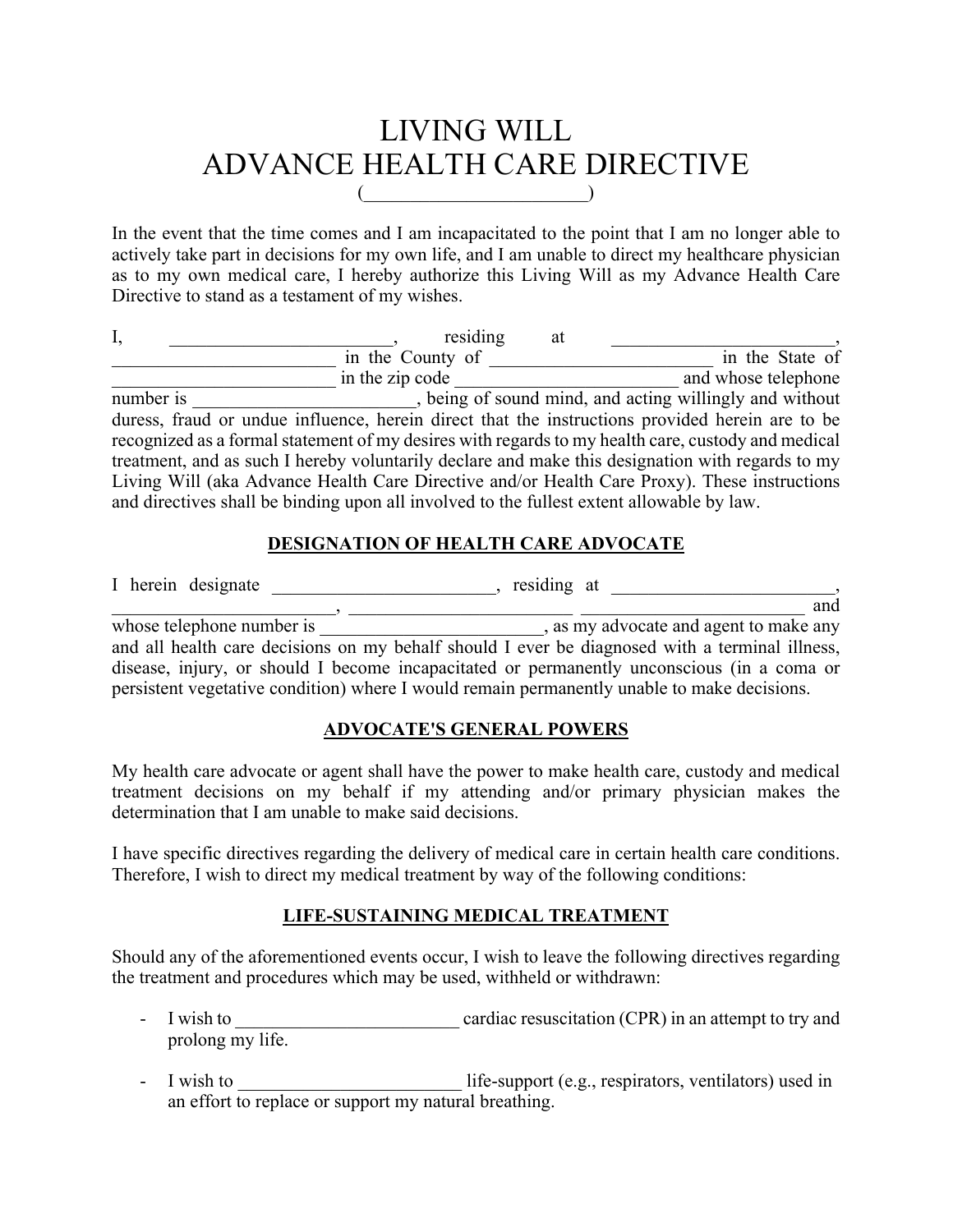- I wish to come tube feeding or any other artificial or invasive form of nutrition (food) or hydration (water).
- I wish to \_\_\_\_\_\_\_\_\_\_\_\_\_\_\_\_\_\_\_\_\_\_\_\_ blood or blood products.
- I wish to \_\_\_\_\_\_\_\_\_\_\_\_\_\_\_\_\_\_\_\_\_\_\_\_ any form of surgery or invasive diagnostic tests.
- I wish to \_\_\_\_\_\_\_\_\_\_\_\_\_\_\_\_\_\_\_\_\_\_\_\_\_\_\_\_\_\_\_\_\_\_ kidney dialysis.
- I wish to \_\_\_\_\_\_\_\_\_\_\_\_\_\_\_\_\_\_\_\_\_\_\_\_ antibiotics or medication in an attempt to try and prolong my life.

I understand that if I do not specifically indicate my preferences above regarding any of the forms of treatment, I may be subjected to that form of treatment.

### **COMFORT AND PAIN RELIEF**

With regards to the aforementioned medical situations outlined above, I herein provide the following directives pertaining to the comfort care and pain relief:

- I wish to \_\_\_\_\_\_\_\_\_\_\_\_\_\_\_\_\_\_\_\_\_\_\_\_ maximum pain relief medication.
- I wish to \_\_\_\_\_\_\_\_\_\_\_\_\_\_\_\_\_\_\_\_\_\_\_\_ maximum pain relief medication if it may unintentionally hasten my death.
- I wish to **I** wish to **EXECUTE:** maximum pain relief medication if it may result in temporary addiction should I survive, recover or rebound from my current conditions and/or extended hospital stay.

#### **ADVOCATE'S OBLIGATION**

My appointed advocate or agent shall make health care decisions on my behalf in accordance with my other wishes known to my advocate and/or agent. To the extent that my wishes are not known to my advocate or agent, my advocate or agent shall make the necessary health care decisions for me in accordance to what my advocate deems to be in my best interest. In determining those best interests, my advocate shall take into consideration my personal values to the extent known to the advocate.

#### **END OF LIFE DECISIONS**

I direct my health care advocate, health care provider and others who may be involved in my health care, to withhold or withdraw treatment in accordance with the choice I have indicated below:

# **DECLARANT STATEMENT AND SIGNATURE**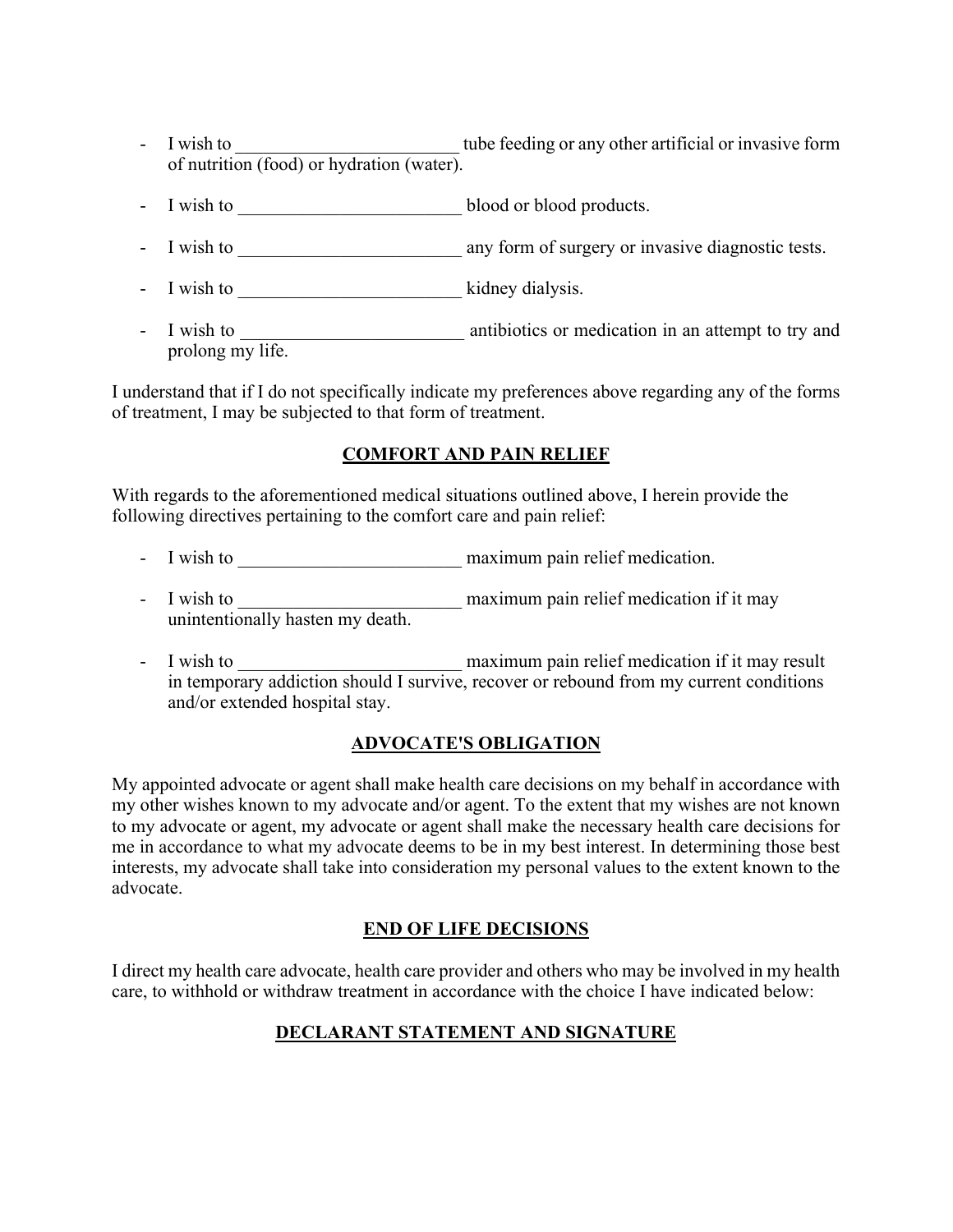This instrument shall be governed by the laws of  $\Box$ , and I respectfully request that it be honored in any state in which I may reside at the time that this Living Will shall take effect.

By signing below, I certify that I am fully aware and completely understand the contents of this document, and that I am of sound body and mind. Furthermore, I am of the legal age of consent and not under undue influence, fraud or duress.

#### **WITNESSES**

This Living Will (aka Advance Health Care Directive and/or Health Care Proxy) must be signed by two adult witnesses that are personally present when I sign this document.

#### **WITNESS STATEMENT**

I certify that I am of 18 years of age or older and that I know the Declarant personally or have been provided with valid identification to his/her identity and believe him/her to be of sound mind and under no duress, fraud or undue influence. The Declarant has had the opportunity to read this document and has signed or acknowledged his/her signature or mark in my presence.

Under penalty of perjury I declare that I am not related to the Declarant by blood, marriage or adoption, nor am I responsible for his/her medical care or costs. Furthermore, I am not the primary or attending physician or an employee of the physician or other health care provider or current care facility for the Declarant. I also attest that I am not an employee of any life or health insurance provider, nor am I involved with the direct physical care of the Declarant. Further, I have no claim to the Declarant's estate, and to the best of my knowledge, I am not entitled to any part of the Declarant's estate upon his/her death with any will now in existence or by any other process of law.

| (Declarant Signature)    |                     | (Date) |        |  |
|--------------------------|---------------------|--------|--------|--|
| 1 <sup>st</sup> Witness: | (Witness Signature) |        | (Date) |  |
| <b>Address:</b>          |                     |        |        |  |
| <b>Telephone:</b>        |                     |        |        |  |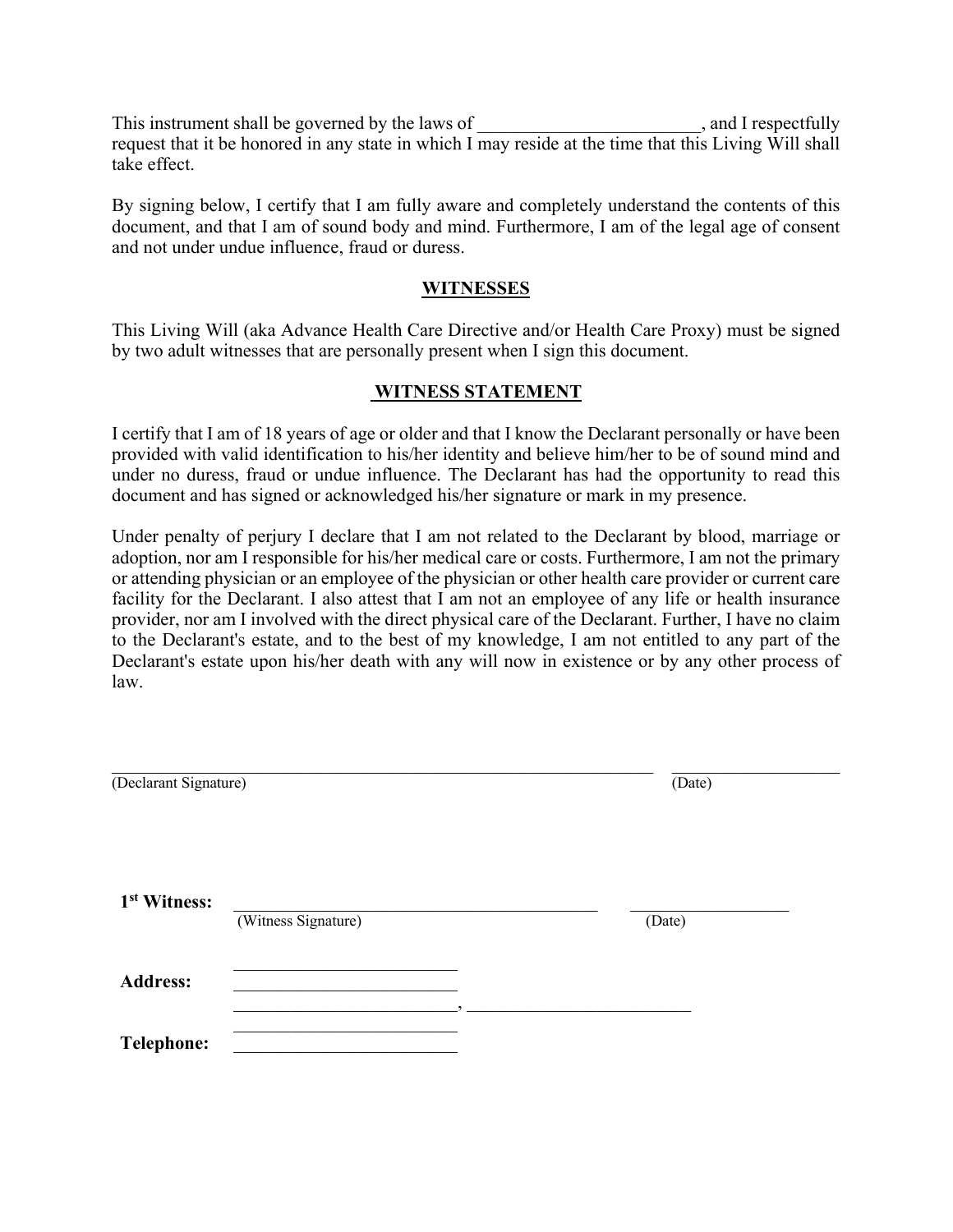| 2 <sup>nd</sup> Witness: | (Witness Signature) | (Date) |
|--------------------------|---------------------|--------|
| <b>Address:</b>          |                     |        |
| <b>Telephone:</b>        |                     |        |